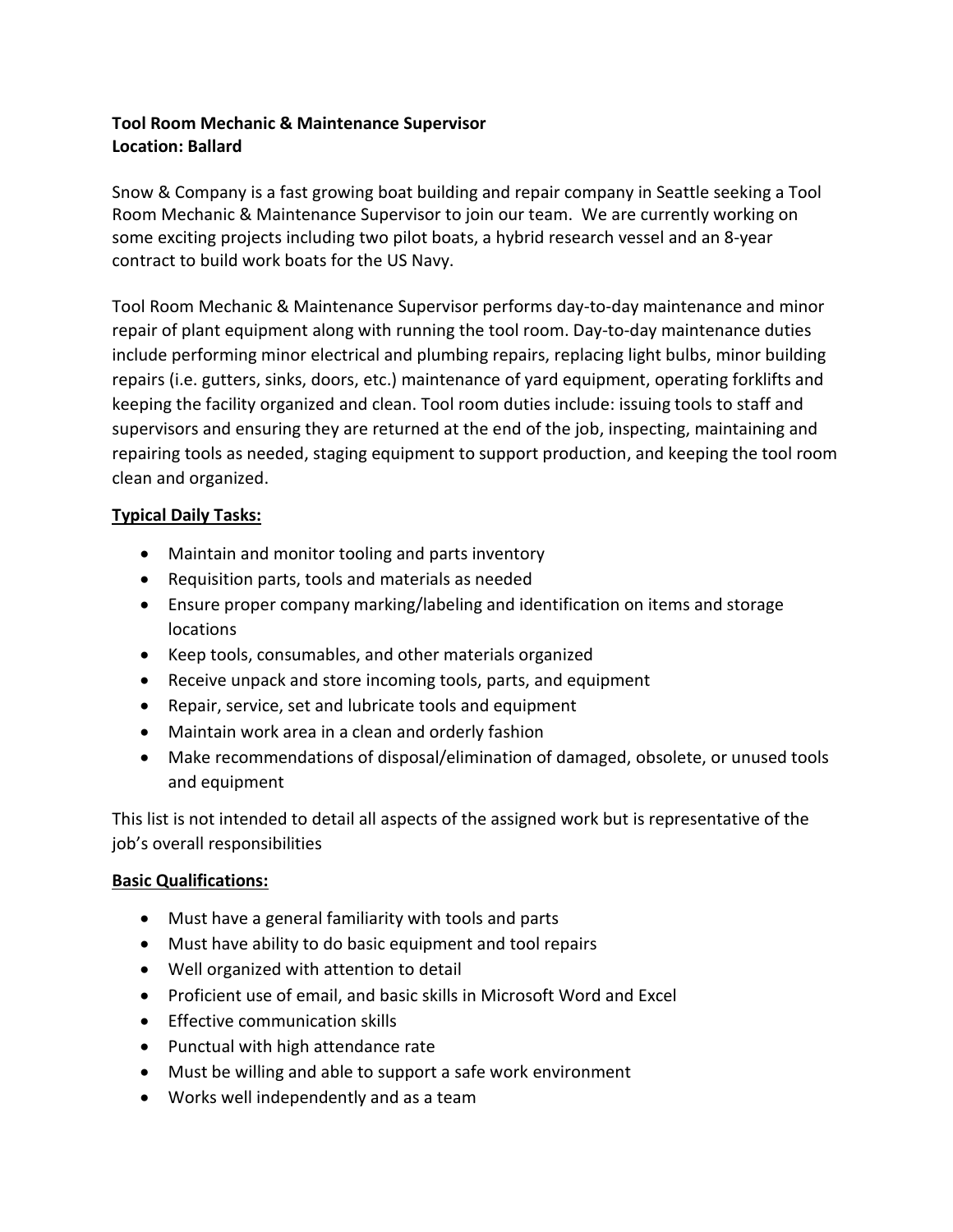- Ability to assume ownership of the tool room
- Ability to operate a forklift

### **Preferred Qualifications:**

- 6 to 12 months experience in a similar position preferred
- Marine Mechanical or Industrial background preferred
- Experience with Lock-Out-Tag-Out procedures
- Mechanically inclined and have both minor maintenance and mechanical experience
- Experience working with maintenance and manufacturing personnel is a plus
- Washington State Driver's License with a clean driving record

#### **Snow & Company Perks:**

- Positive work environment
- 100% company paid coverage for family health, vision insurance and EAP with options for dental & life insurance.
- Paid holidays
- Opportunity to grow
- Working in the exciting young community of the Ballard Shipyard, this is not corporate.

#### Pay DOE Job Type: Full-time

## **Physical Requirements:**

Work is conducted in a dynamic, fast-paced shipyard with moderate to loud noise levels from production activity in the shipyard. The individual will be required to be in production areas in yard and onboard vessels. He/she must be able to walk to and from job sites. The person must be able to climb inclined stairways and vertical ladders; to enter confined areas and tanks; to work at heights. He/she may be required to work more than 8-hour shifts and weekend. The incumbent must be able to frequently bend, squat, crawl, twist and may be required to lift up to 50 pounds.

## **Snow & Company:**

We are a leading boatbuilder and ship repair company in the Ballard neighborhood of Seattle. We build commercial vessels for the fishing industry, government agencies, tugboat operators, aquaculture companies and other marine businesses. Additionally, we perform overhauls and repairs to vessels. Located on the ship canal we have modern enclosed fabrication halls along with waterfront repair facilities.

Snow & Company, Inc. provides equal employment opportunities to all employees and applicants for employment without regard to race, color, religion, sex, national origin, sexual